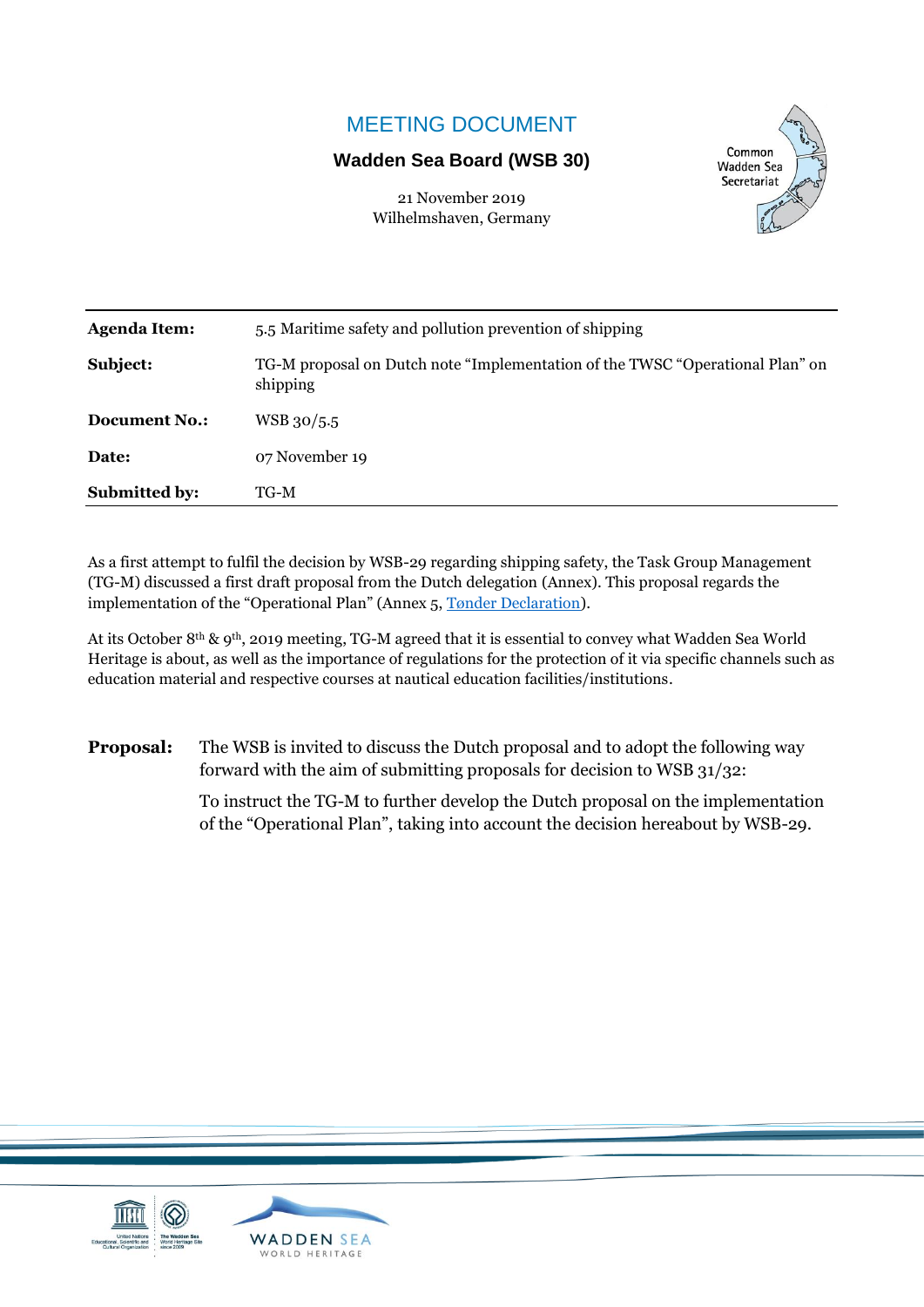## Annex:

# Implementation of the TWSC "Operational Plan" on shipping: Elaborating on 4 proposals endorsed by WSB-29

(Note originally for Task Group Management 19-2, October 8th & 9th, 2019)

In the WSB on June 19th 2019 the following proposals were endorsed:

- 1) Use the former evaluation of the MARAD-group to explore which parts of the operational plans are still relevant to implement by the WSB. Focus should be on the operational plan Awareness and Education where parties like the WSF perhaps can support the implementation. TG-M can be asked to make a concrete proposal.
- 2) Express its concern to the MARAD-group on short notice in response to the incident with the MSC Zoë and ask the MARAD-group for an actual overview of the implementation of the other four operational plans with reference to the discussions in 2017 with the WSB.
- 3) Support measures like for example adjustment of shipping routes for containerships on IMO-level, if the investigations into the incident with the MSC Zoë give reason for such measures.
- 4) Ask the UNESCO World Heritage Marine Program if common recommendations can be formulated noticing recent shipping incidents, to guarantee a good protection of these special MPA's.

Only for the first proposal concrete ideas/proposals are formulated underneath, no progress has been made for the other three proposals except probably for the 4th proposal. This can then be highlighted during the meeting of next TG-M.

### Ad 1) MARAD-group

Michiel Visser from Rijkswaterstaat, successor of Sjon Huisman, the late chairman of the MARAD-group, has indicated after the WSB-meeting that the MARAD-group does not exist anymore since a couple of years. No knew meetings were held after the discussions and presentation of the evaluation of the operational plans in the WSB in 2017, not even in the framework of the Bonn-agreement.

Therefore the evaluation from 2017 made by the MARAD-group is used as a starting point to come up with new proposals and ideas for implementing. This has been done regarding the operational plan on Awareness and education only. The other operational plans are outside the scope of this document.

Possible ways of implementation of the measures of the action plan on Awareness and education have been investigated. This has been done on the basis of contacts and meetings with members from the nautical college Willem Barentsz at Terschelling, the port authority of Groningen Seaports, ProSea and policymakers involved in IMO/STCW at the Dutch Ministry Of Infrastructure and Watermanagement. Also input from Annika Bostelmann from the trilateral secretariat was used.

For each measure a proposal for implementation is described as a starting point for discussion in TG-M.

The WSF will come up with a proposal for next WSB to form a common advisory group on shipping. If the WSB agrees on this shipping group this group can be used in helping to further implement the action plan.

The text underneath between brackets "" is copied from the evaluation of the MARAD-group, text **in bold** is the new proposal for discussion in TG-M. The evaluation started with a brief introduction to the topic: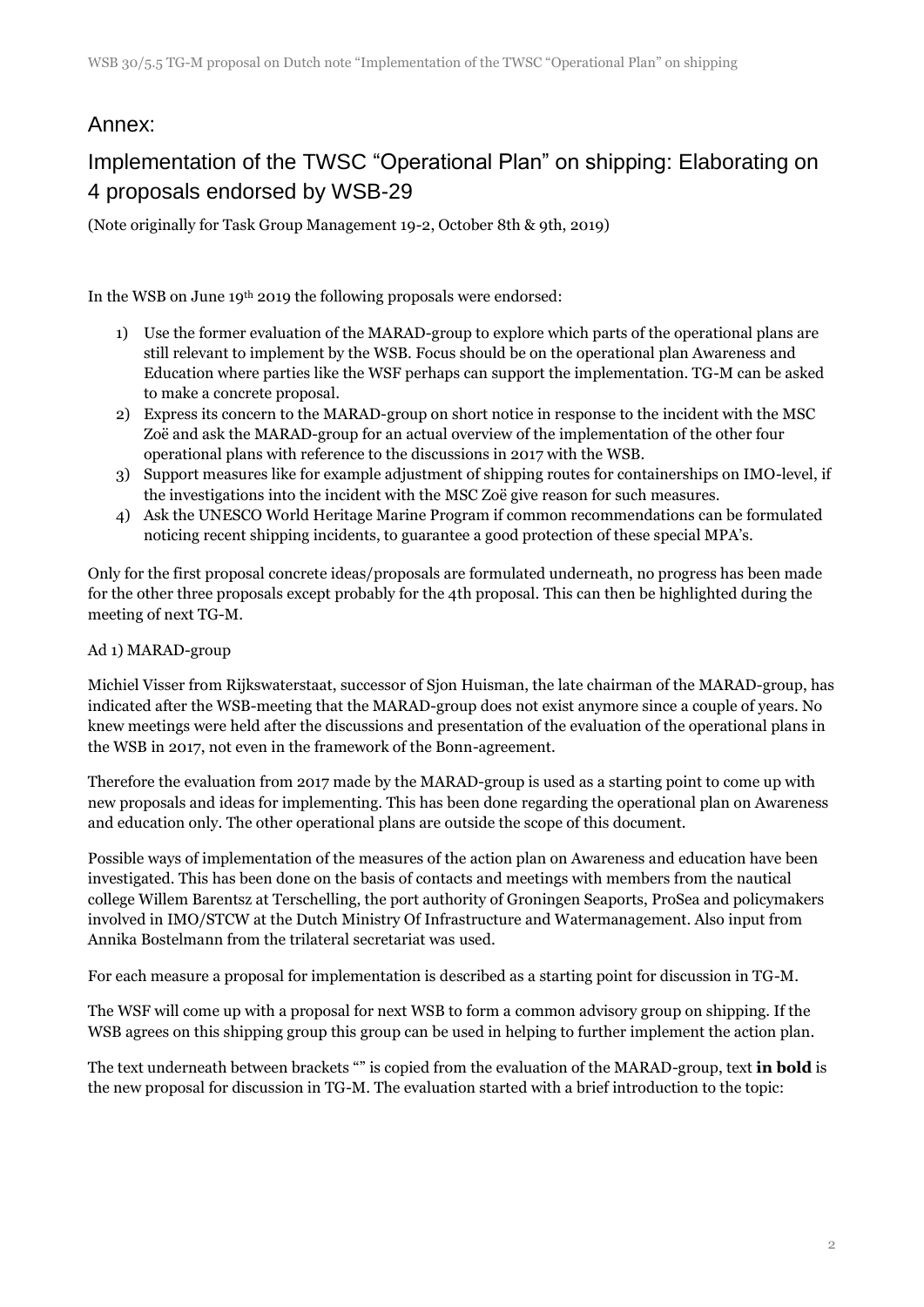### *"3. Awareness and Education*

### *3.3 Measures*

*An important subject or the work in the PSSA Waddensea was and is the topic of Education and Raising Awareness that stretches to multiple areas in the PSSA Wadden Sea Area. Tourism, ports, marina's and related industry may have ways to contribute to a safe and well protected marine environment. Especially during the workshops organised with the CWSS, many stakeholders became involved and noticed the importance of this subject. Some initiatives that can be taken may look small, but it is the overall awareness of "being in a world heritage area" that contributes at large.*

*In their deliberation it was then concluded that this subject required the direct involvement of media experts, specialist in publications.*

*Parties agreed that this subject of the Operational Documents was sensitive and required broad participation in further initiatives and this is in a way reflected in the different issues hereunder.*

*For some of the initiatives the DGN MARAD recommend the Wadden Sea Board to make budget available to the CWSS in order to contract expertise and recommends to form an expert group for this task.*

*Include appropriate information on the sensitivity and purpose of the PSSA in the Port Information Guides of all ports.*

*The information must be targeted to mariners which are those with the greatest ability to protect the environment and exercise caution when they operate in or adjacent to the PSSA.*

*This action is to be followed up by CWSS with assistance of competent port authorities in the PSSA area. DGN MARAD parties understand the approach. However, none of the parties have any direct responsibility for Port Information. This subject therefore requires further deliberations with other parties.*

*An example of useful stakeholder involvement is the Danish "Stop Oil" campaign which on a voluntary basis uses pleasure crafts reporting."*

**Ports like Hamburg, Esbjerg and Groningen Seaports inform mariners with all kinds of information necessary for them to sail safely and according to local regulations from and to these ports. This information is mainly brought to them via their respective websites, on some of these sites Port Information Guide or the like are available. It seems quite easy to extend this with information regarding the PSSA Waddensea which is not available on these websites.** 

**TG-M is proposed to contact port authorities of the main harbours Hamburg, Bremerhaven, Esbjerg and comparable ports in each country. The aim of this is to explore on their communication via websites or Port Information Guides about the presence of the PSSA Waddensea and seek for possible improvements.** 

**For Eemshaven and Delfzijl the relevant port authority, Groningen Seaports, already expressed their willingness to take up a paragraph about the PSSA Waddensea in their actual nautical guide.**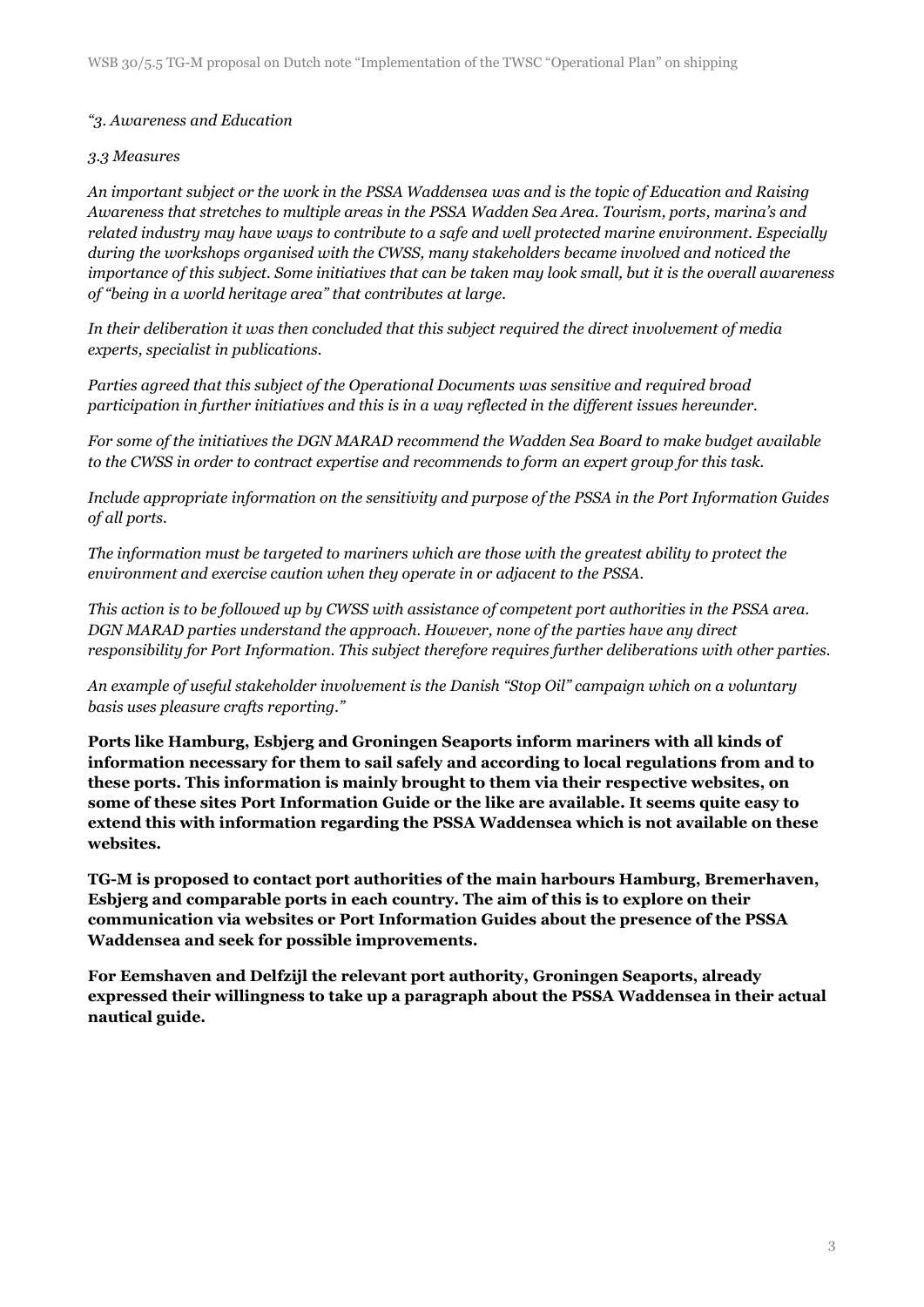### *"3.3.2 Include (Wadden Sea) PSSA in the curriculum of nautical education.*

*The environmental awareness education including PSSA should become part of the new Standards of Training Certification and Watch keeping (STCW) Code at nautical colleges. Pro-Sea and standardized education material may support and promote education in this regard. In order to reach this the IMO has to be approached.* 

### *3.3.2 Supplement*

|                                                    | орстандан каст                                                                                   |                                                                               |                                                                                |
|----------------------------------------------------|--------------------------------------------------------------------------------------------------|-------------------------------------------------------------------------------|--------------------------------------------------------------------------------|
| Column 1                                           | Column <sub>2</sub>                                                                              | Column 3                                                                      | Column 4                                                                       |
| Competence                                         | Knowledge, understanding<br>and proficiency                                                      | Methods for<br>demonstrating<br>competence                                    | <b>Criteria</b> for<br>evaluating competence                                   |
| Ensure compliance<br>with pollution-<br>prevention | Prevention of pollution of the<br>marine environment                                             | <b>Examination</b> and<br>assessment of evidence<br>obtained from one or more | Procedures for<br>monitoring shipboard<br>operations and ensuring              |
| requirements                                       | Knowledge of the<br>precautions to be taken to<br>prevent pollution of the<br>marine environment | of the following:<br>approved in-service<br>$\cdot$<br>experience             | compliance with<br><b>MARPOL</b> requirements<br>are fully observed            |
|                                                    | Anti-pollution procedures<br>and all associated equipment                                        | approved training ship<br>experience                                          | Actions to ensure that a<br>positive environmental<br>reputation is maintained |
|                                                    | Importance of proactive<br>measures to protect the<br>marine environment                         | approved training<br>.3                                                       |                                                                                |

#### Controlling the operation of the ship and care for persons on board at the **Function:** operational level

| Monitor<br>compliance with<br>legislative<br>requirements | Basic working knowledge of the Assessment of evidence<br>relevant IMO conventions<br>concerning safety of life at sea,<br>security and protection of the<br>marine environment | obtained from examination<br>or approved training | Legislative requirements<br>relating to safety of life at<br>sea, security and protection<br>of the marine environment<br>are correctly identified |
|-----------------------------------------------------------|--------------------------------------------------------------------------------------------------------------------------------------------------------------------------------|---------------------------------------------------|----------------------------------------------------------------------------------------------------------------------------------------------------|
|                                                           |                                                                                                                                                                                |                                                   |                                                                                                                                                    |

*In IMO training programs all around the world and also in education courses e.g. PRO SEAS special attention is paid to PSSA regulations and the requirements with regard behavior of humans when active in that area.*

*The IMO has implemented standardized education in the STCW Code which is facilitating education of environmental competences. Ref.: STCW Code, table A-II/1 for navigation officers and table A-III/1 for engine officers. See 3.3.2 Supp."*

**At nautical colleges attention might already being given to environmental issues, mainly regarding obligated MARPOL-regulations probably. PSSA Waddensea is part of the training with ECDIS, a nautical chart system at the nautical college Willem Barentsz at Terschelling. Colleges might be willing to do more and ask ProSea (see website for more information) or other institutions to give a short course on PSSA and the like. Already training will be given at the Jade Hochschule in Elsfleth mid October by ProSea, organized by the NLWKN. Also the nautical college Willem Barentsz has asked Rijkswaterstaat for a guest lecture regarding the PSSA Waddensea and has made use earlier of ProSea. Standardized education material at IMO-level is already made available by PRoSea, adjusting the STCW-code at nautical colleges via IMO is a long and difficult route. Therefore TG-M is proposed to contact relevant nautical colleges in each country in what way the PSSA Waddensea is now part of their curriculum and**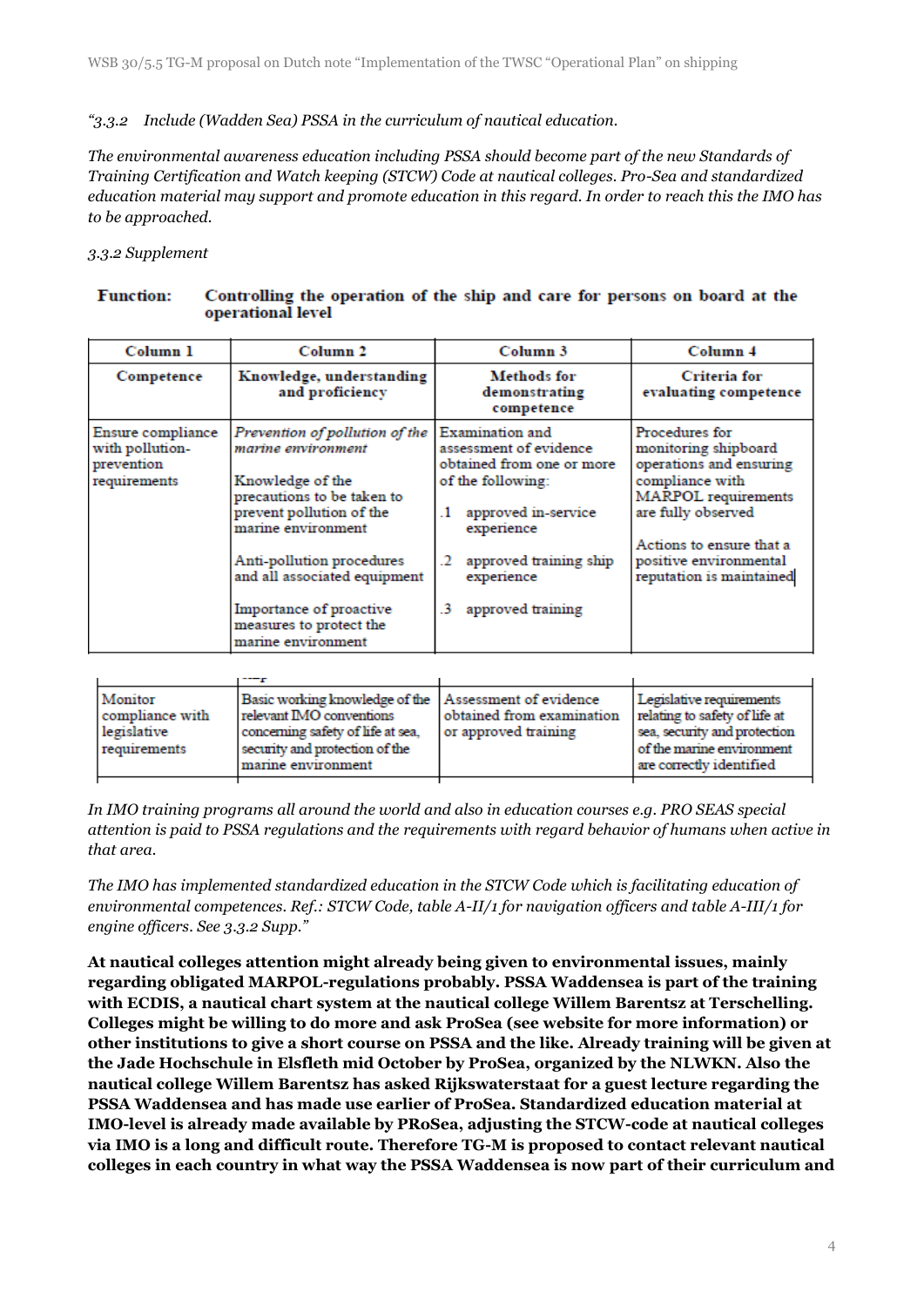### **see in what way this curriculum perhaps can be strengthened with extra information on the PSSA Waddensea.**

### *"3.3.3 Establish a Wadden Sea PSSA Ambassadors Programme.*

*Invite and educate a number of relevant persons with long term experience in and/or high profile in the maritime industry to act as ambassadors for the cause of the Wadden Sea PSSA during events, conferences, meetings etc. Such programme should be related to the trilateral communication strategy.* 

*This interesting initiative has to be further elaborated on in discussion with CWSS and stakeholders defining how and what this program should contain and a time planning for actions.*

*Parties agreed that the purpose should be further defined; a list of competent persons has to be drafted and the activities have to be developed."*

### **As this communication strategy is unknown at the moment no proposal has been formulated regarding this measure. This could probably be a good issue to discuss with the WSF.**

### *"3.3.4 Bi-/Tri-annual Progress Report*

*A bi-/tri-annual progress report should be published on the PSSA Wadden Sea based on the data collected within the Trilateral Monitoring and Assessment Programme including incidents reported in the period ensuing from the incident reporting database.*

*This an ongoing task, the TMAP reporting and produced by the CWSS."*

**As the QSR is now an online platform that can be updated quite easily, these reports should be updates to the** [thematic report of harbors and shipping](https://qsr.waddensea-worldheritage.org/reports/harbours-and-shipping) **and therefore be in the QSR format. That way you don't need to add a thematic report every few years on top of this and the progress report has a designated spot in our website system. It can be downloaded as PDF in the correct design as well. If the report is to be different from the QSR, however, it should be uploaded on the WSWH website as well as added to the QSR shipping report as "further reading". TG-MA is reviewing the next steps to updating the QSR, TG-MA can be asked for help on this topic.**

### *"3.3.5 Look at practices of other PSSAs worldwide*

*Learn from practices of other PSSAs worldwide and clarify if those would make sense to be implemented to enhance the awareness on the Wadden Sea as well.*

*The DGN partners consider this to be a specific task of the CWSS, but will also maintain contacts with relevant authorities in other PSSA's around the world wherever possible."*

### **TG-M is considered developing a relevant questionnaire to be send through the secretariat to other comparable PSSA areas worldwide.**